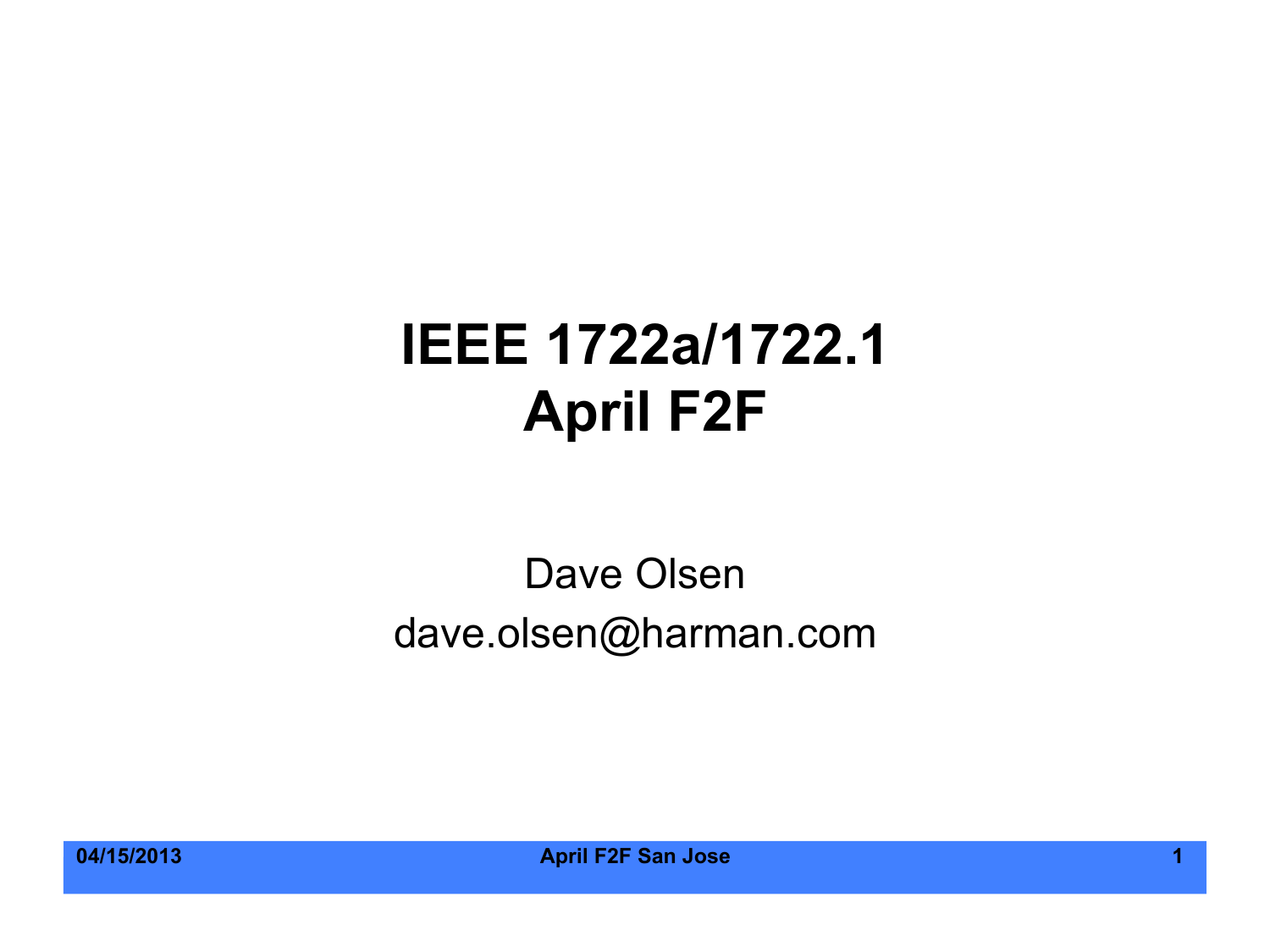# **Instructions for the WG Chair**

The IEEE-SA strongly recommends that at each WG meeting the chair or a designee:

- Show slides #1 through #4 of this presentation
- Advise the WG attendees that:
	- The IEEE's patent policy is consistent with the ANSI patent policy and is described in Clause 6 of the *IEEE-SA Standards Board Bylaws*;
	- Early identification of patent claims which may be essential for the use of standards under development is strongly encouraged:
	- There may be Essential Patent Claims of which the IEEE is not aware. Additionally, neither the IEEE, the WG, nor the WG chair can ensure the accuracy or completeness of any assurance or whether any such assurance is, in fact, of a Patent Claim that is essential for the use of the standard under development.
- Instruct the WG Secretary to record in the minutes of the relevant WG meeting:
	- That the foregoing information was provided and that slides 1 through 4 (and this slide 0, if applicable) were shown;
	- That the chair or designee provided an opportunity for participants to identify patent claim(s)/patent application claim(s) and/or the holder of patent claim(s)/patent application claim(s) of which the participant is personally aware and that may be essential for the use of that standard
	- Any responses that were given, specifically the patent claim(s)/patent application claim(s) and/or the holder of the patent claim(s)/patent application claim(s) that were identified (if any) and by whom.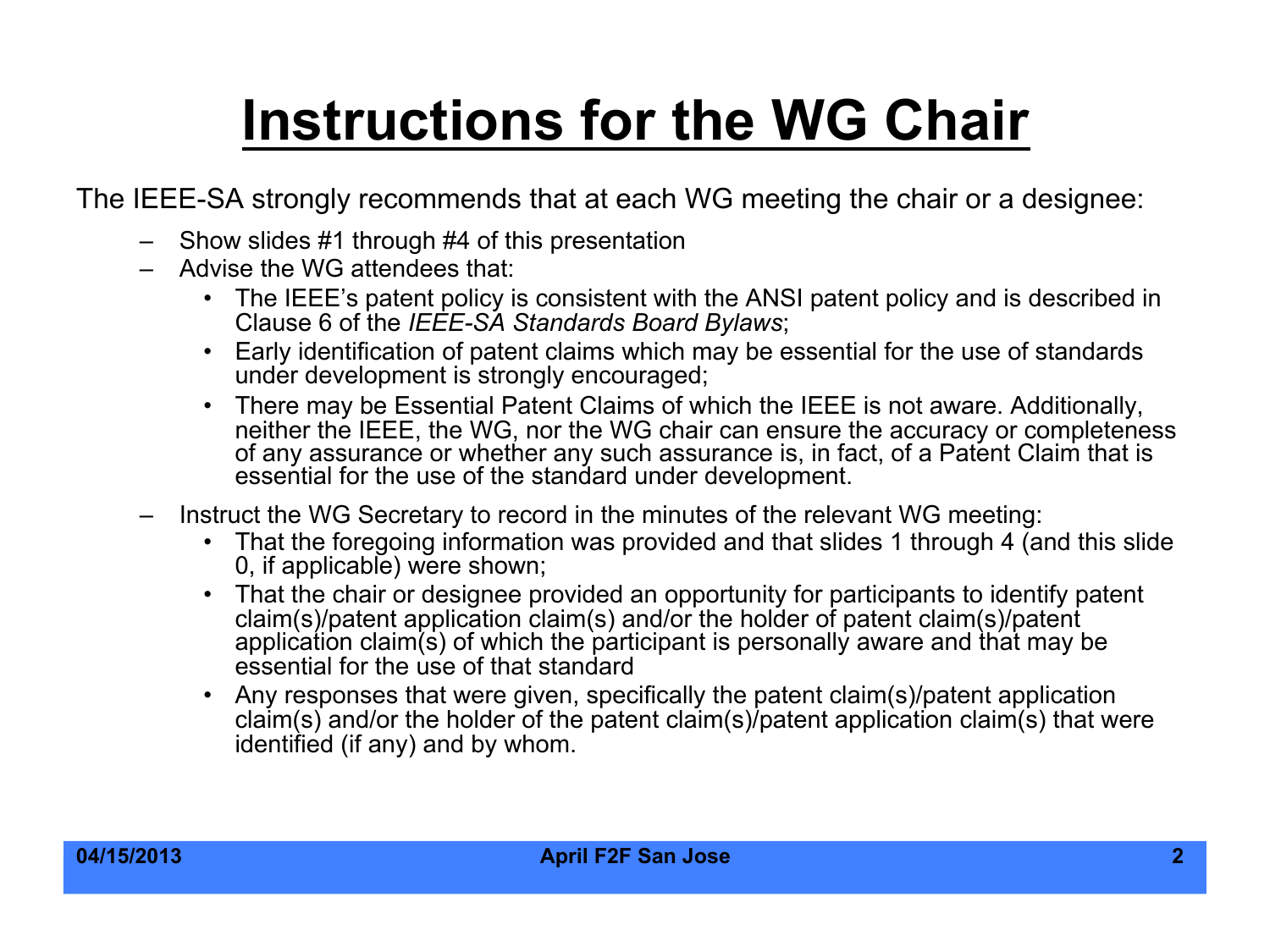#### **Instructions for the WG Chair**

- The WG Chair shall ensure that a request is made to any identified holders of potential essential patent claim(s) to complete and submit a Letter of Assurance.
- It is recommended that the WG chair review the guidance in *IEEE-SA Standards Board Operations Manual* 6.3.5 and in FAQs 12 and 12a on inclusion of potential Essential Patent Claims by incorporation or by reference.

Note: WG includes Working Groups, Task Groups, and other standards-developing committees with a PAR approved by the IEEE-SA Standards Board.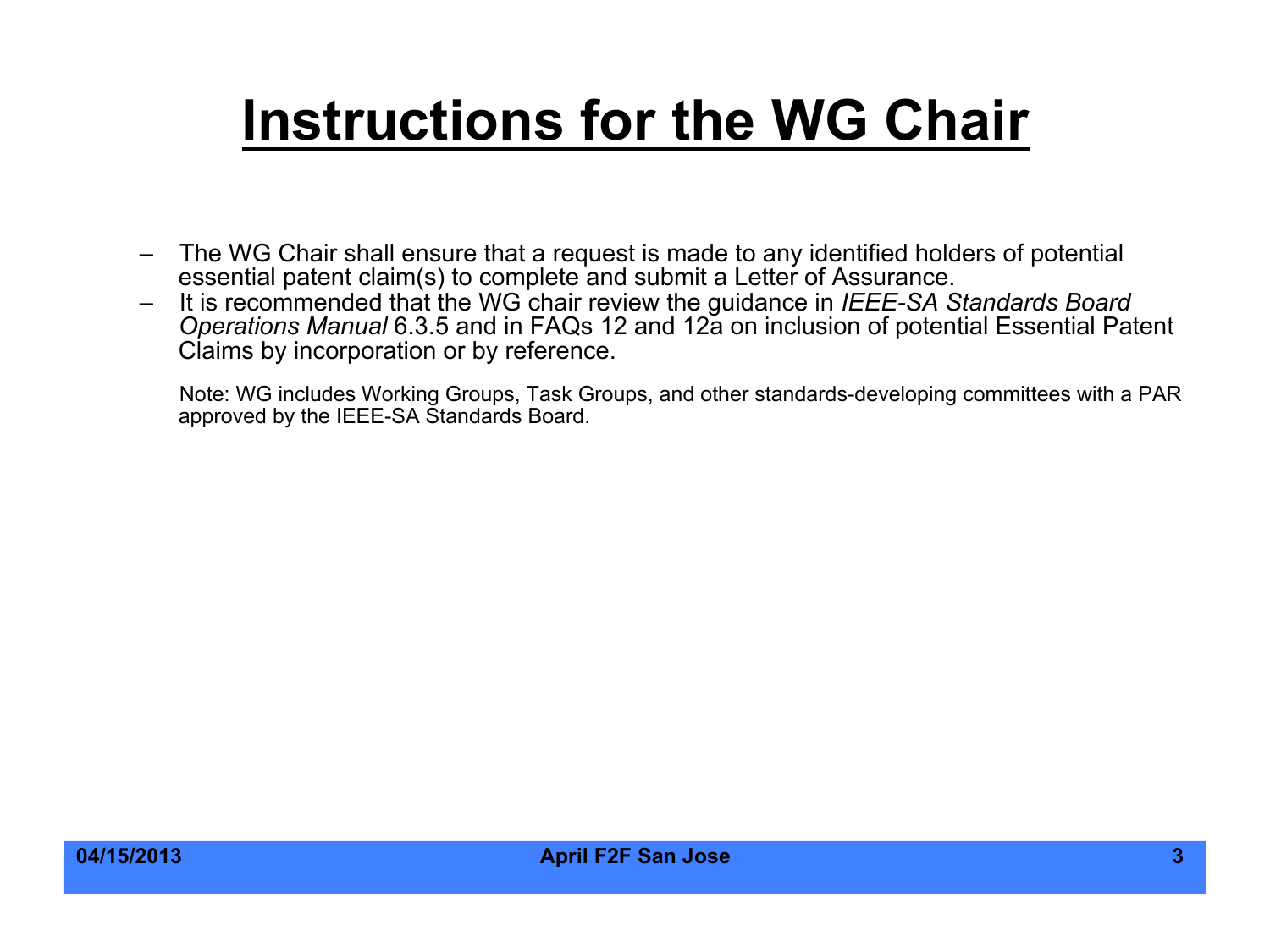#### **Participants, Patents, and Duty to Inform**

**All participants in this meeting have certain obligations under the IEEE-SA Patent Policy. Participants:** 

- **"Shall inform the IEEE (or cause the IEEE to be informed)" of the identity of each "holder of any potential Essential Patent Claims of which they are personally aware" if the claims are owned or controlled by the participant or the entity the participant is from, employed by, or otherwise represents** 
	- **"Personal awareness" means that the participant "is personally aware that the holder may have a potential Essential Patent Claim," even if the participant is not personally aware of the specific patents or patent claims**
- **"Should inform the IEEE (or cause the IEEE to be informed)" of the identity of "any other holders of such potential Essential Patent Claims" (that is, third parties that are not affiliated with the participant, with the participant's employer, or with anyone else that the participant is from or otherwise represents)**
- **The above does not apply if the patent claim is already the subject of an Accepted Letter of Assurance that applies to the proposed standard(s) under consideration by this group**

Quoted text excerpted from IEEE-SA Standards Board Bylaws subclause 6.2

- **Early identification of holders of potential Essential Patent Claims is strongly encouraged**
- **No duty to perform a patent search**

#### **04/15/2013 April F2F San Jose 4**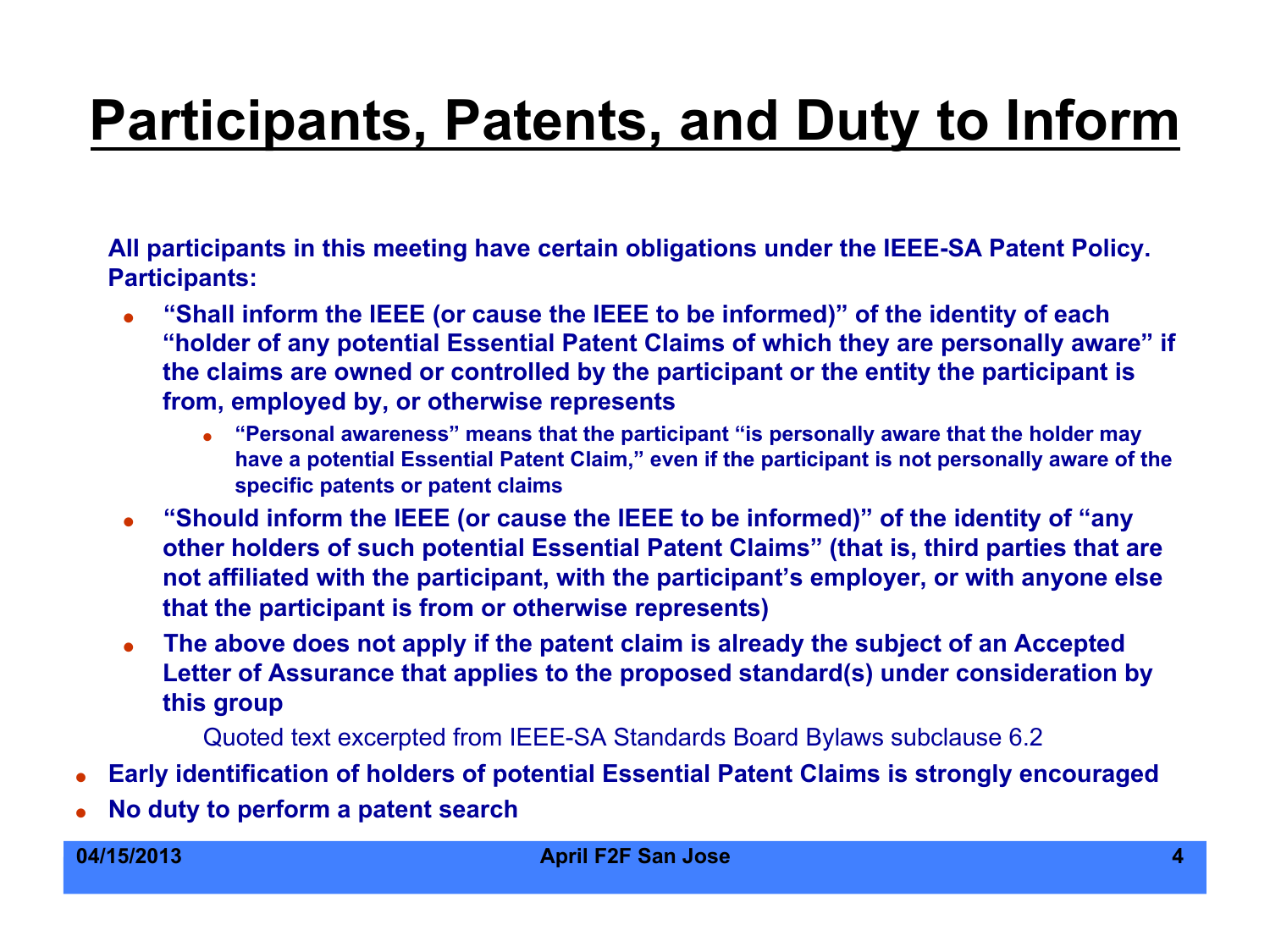#### **Patent Related Links**

All participants should be familiar with their obligations under the IEEE-SA Policies & Procedures for standards development.

Patent Policy is stated in these sources:

IEEE-SA Standards Boards Bylaws

*http://standards.ieee.org/develop/policies/bylaws/sect6-7.html#6* 

IEEE-SA Standards Board Operations Manual

*http://standards.ieee.org/develop/policies/opman/sect6.html#6.3*

Material about the patent policy is available at

*http://standards.ieee.org/about/sasb/patcom/materials.html* 

**If you have questions, contact the IEEE-SA Standards Board Patent Committee Administrator at patcom@ieee.org or visit http://standards.ieee.org/about/sasb/patcom/ index.html** 

**This slide set is available at https://development.standards.ieee.org/myproject/Public/ mytools/mob/slideset.ppt**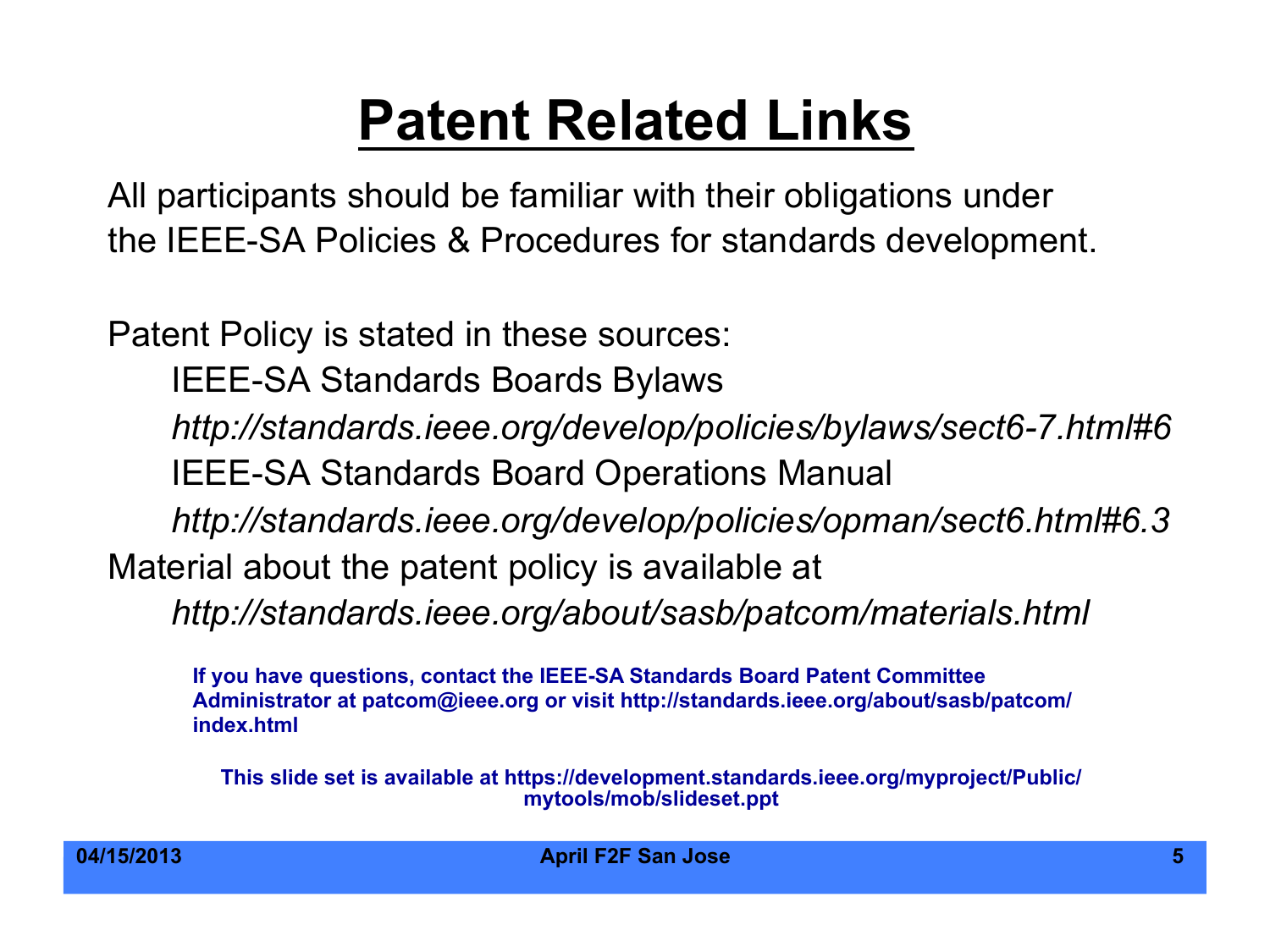#### **Call for Potentially Essential Patents**

- If anyone in this meeting is personally aware of the holder of any patent claims that are potentially essential to implementation of the proposed standard(s) under consideration by this group and that are not already the subject of an Accepted Letter of Assurance:
	- Either speak up now or
	- Provide the chair of this group with the identity of the holder(s) of any and all such claims as soon as possible or
	- Cause an LOA to be submitted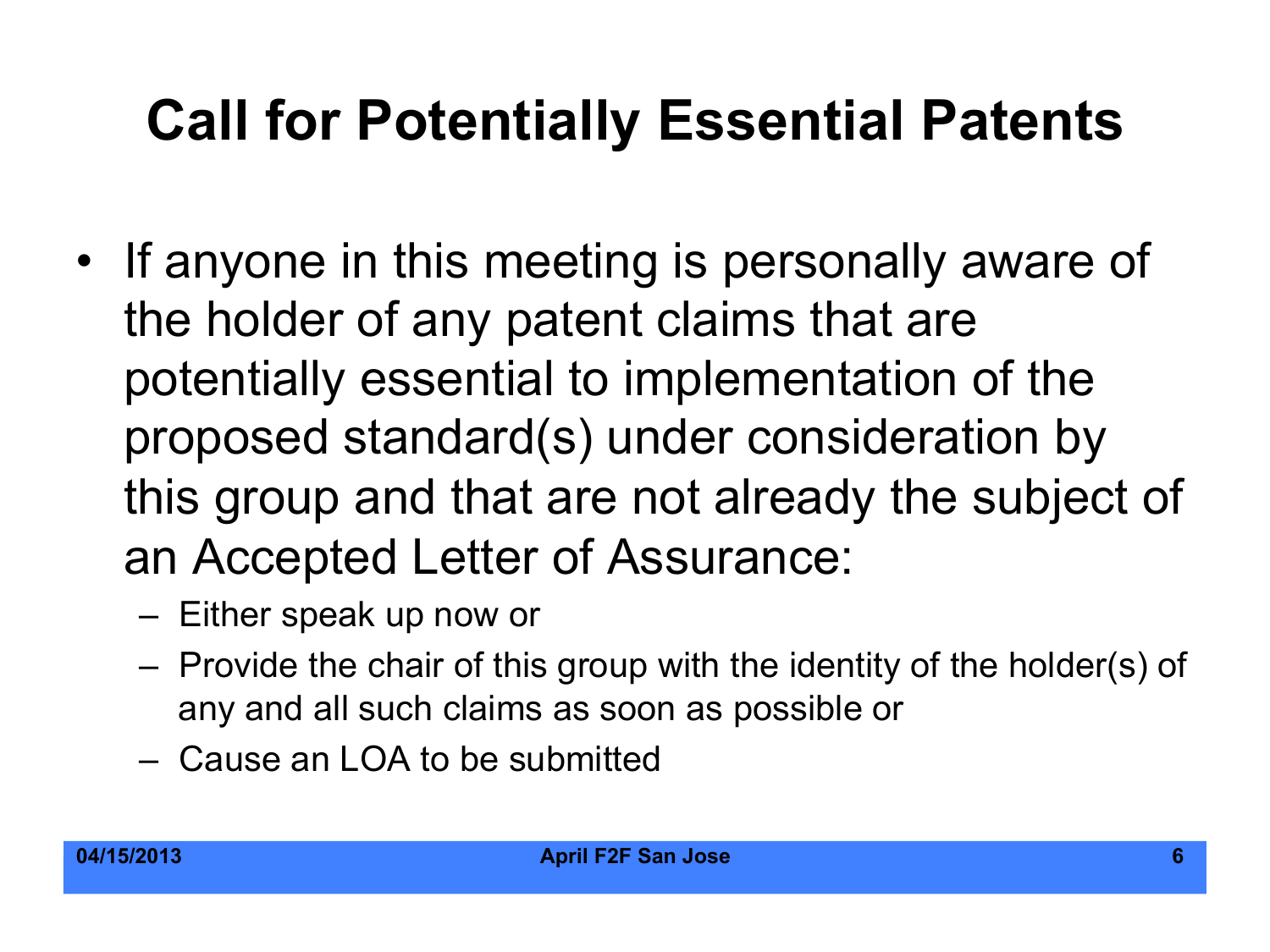# **Other Guidelines for IEEE WG Meetings**

- **All IEEE-SA standards meetings shall be conducted in compliance with all applicable laws, including antitrust and competition laws.** 
	- **Don't discuss the interpretation, validity, or essentiality of patents/patent claims.**
	- **Don't discuss specific license rates, terms, or conditions.** 
		- Relative costs, including licensing costs of essential patent claims, of different technical approaches may be discussed in standards development meetings.
			- Technical considerations remain primary focus
	- **Don't discuss or engage in the fixing of product prices, allocation of customers, or division of sales markets.**
	- **Don't discuss the status or substance of ongoing or threatened litigation.**
	- **Don't be silent if inappropriate topics are discussed … do formally object.**

**---------------------------------------------------------------** 

**See** *IEEE-SA Standards Board Operations Manual***, clause 5.3.10 and "Promoting Competition and Innovation: What You Need to Know about the IEEE Standards Association's Antitrust and Competition Policy" for more details.**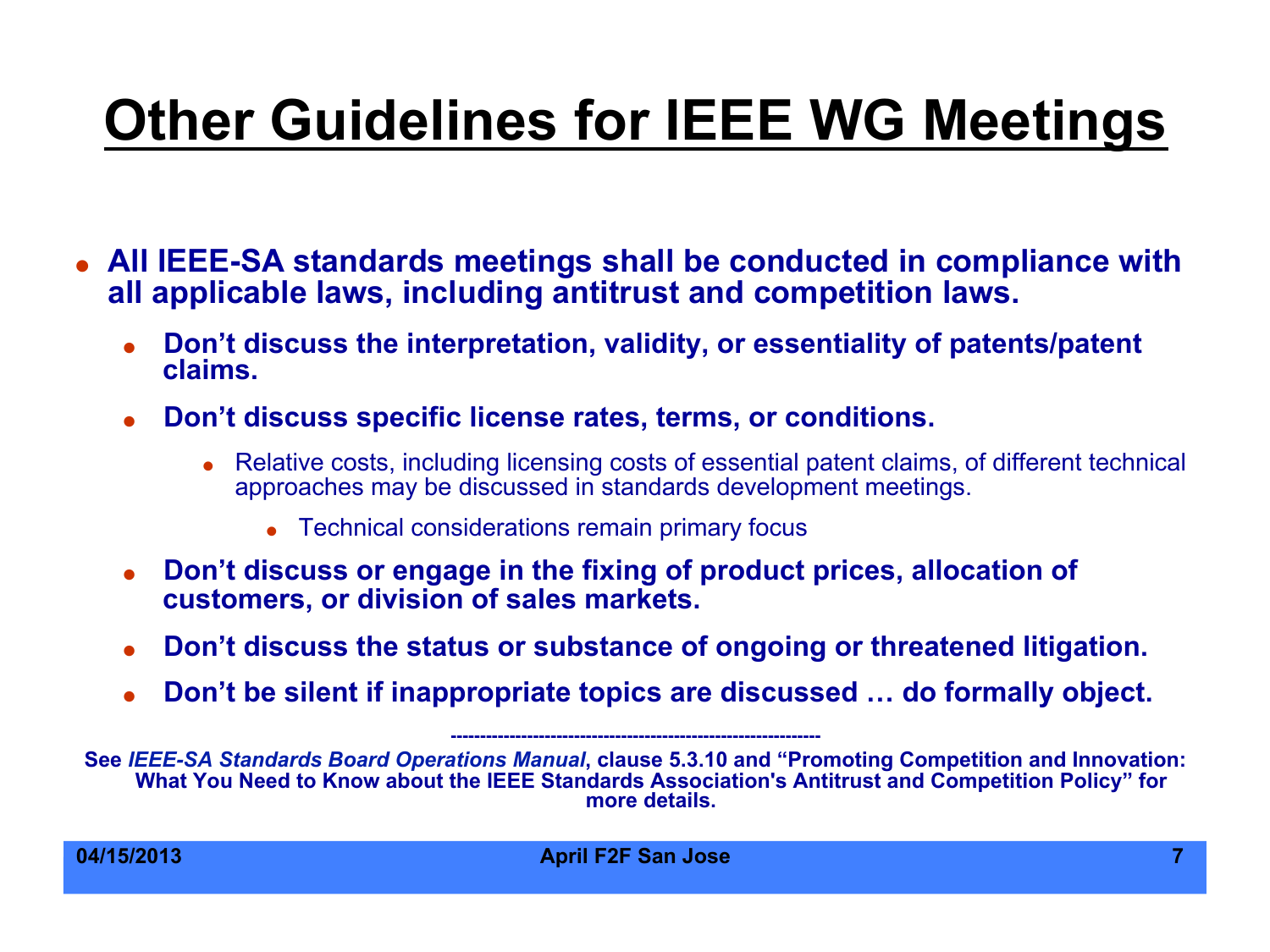### **Agenda**

- IEEE Patent slides: http://standards.ieee.org/board/pat/pat-slideset.pdf
- Welcome/Admin
- Agenda Review
- Presentations
	- Jim Czekaj Media clock stabilization
	- Jose Solis Most control through AVB
	- Dave OIsen SRP Update
	- Rob Silfvast Media Clock
- Comment Review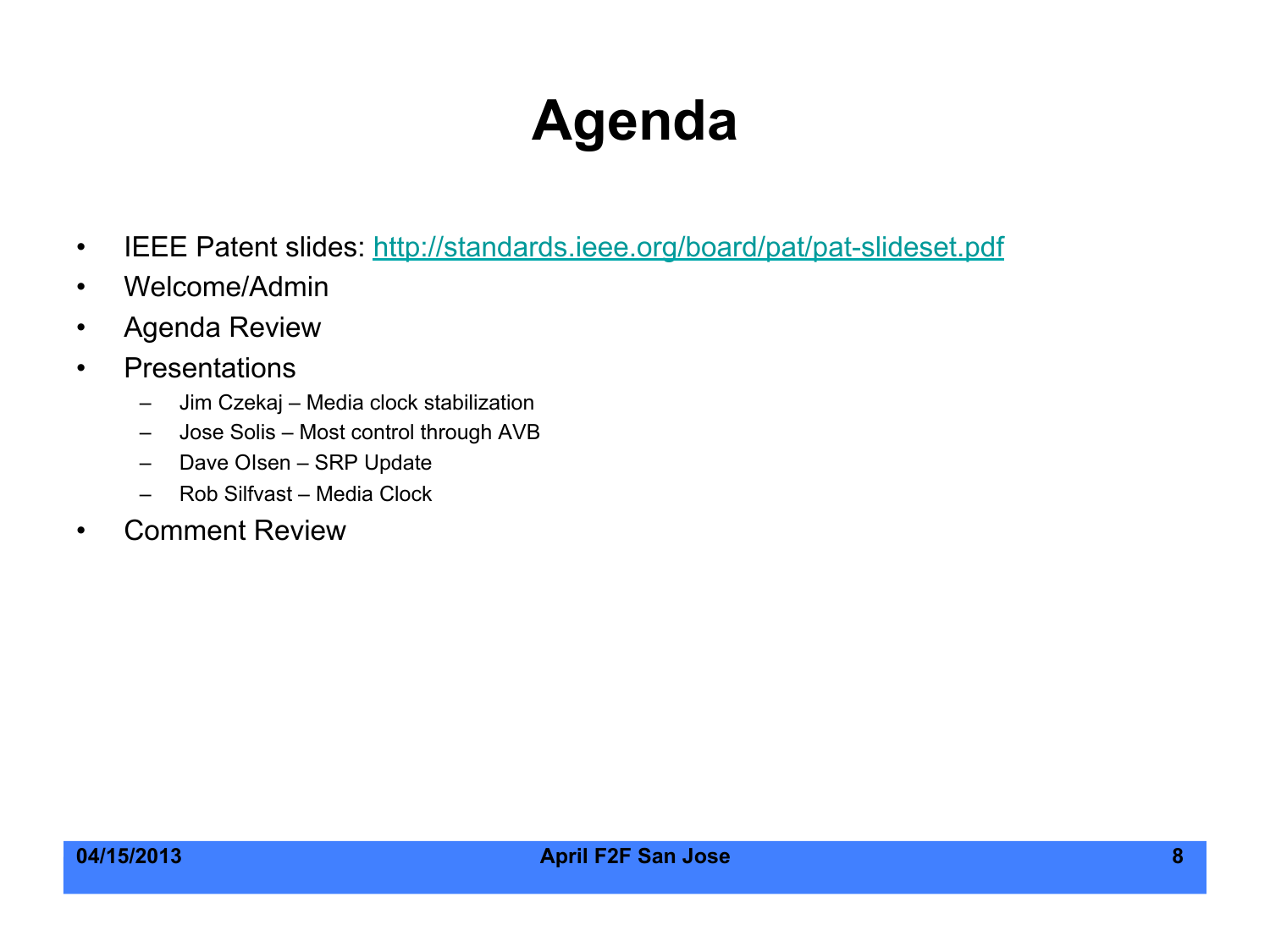### **Agenda**

- Chris Pane presentation (postponed until Monday telecon)
- Editors Section Reviews
	- Reference distribution SMPTE proposal– Rob Silfvast
	- Aaron G
		- MSC
		- AVTP Pro Video (no time)
	- Jeff K
		- Version 1 headers
		- SMPTE Time Labels
		- TSCS (no time)
	- Dave O
		- AVTP Audio (no time)
		- Automotive Formats (no-time)
		- AVTP RTP Video (no-time)
		- Marker Bits
		- Content Protection (no-time)
- Assumptions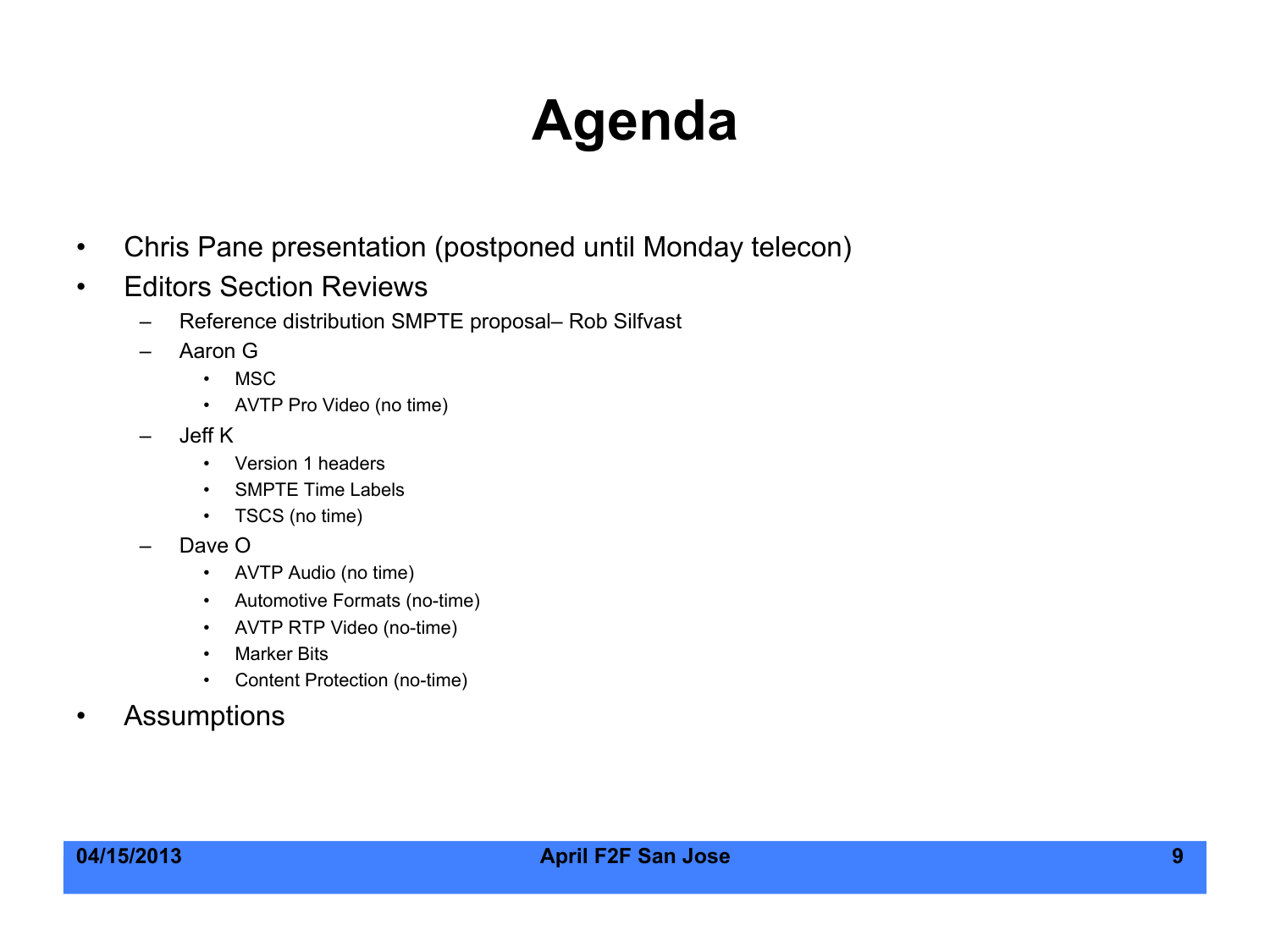#### **Notes**